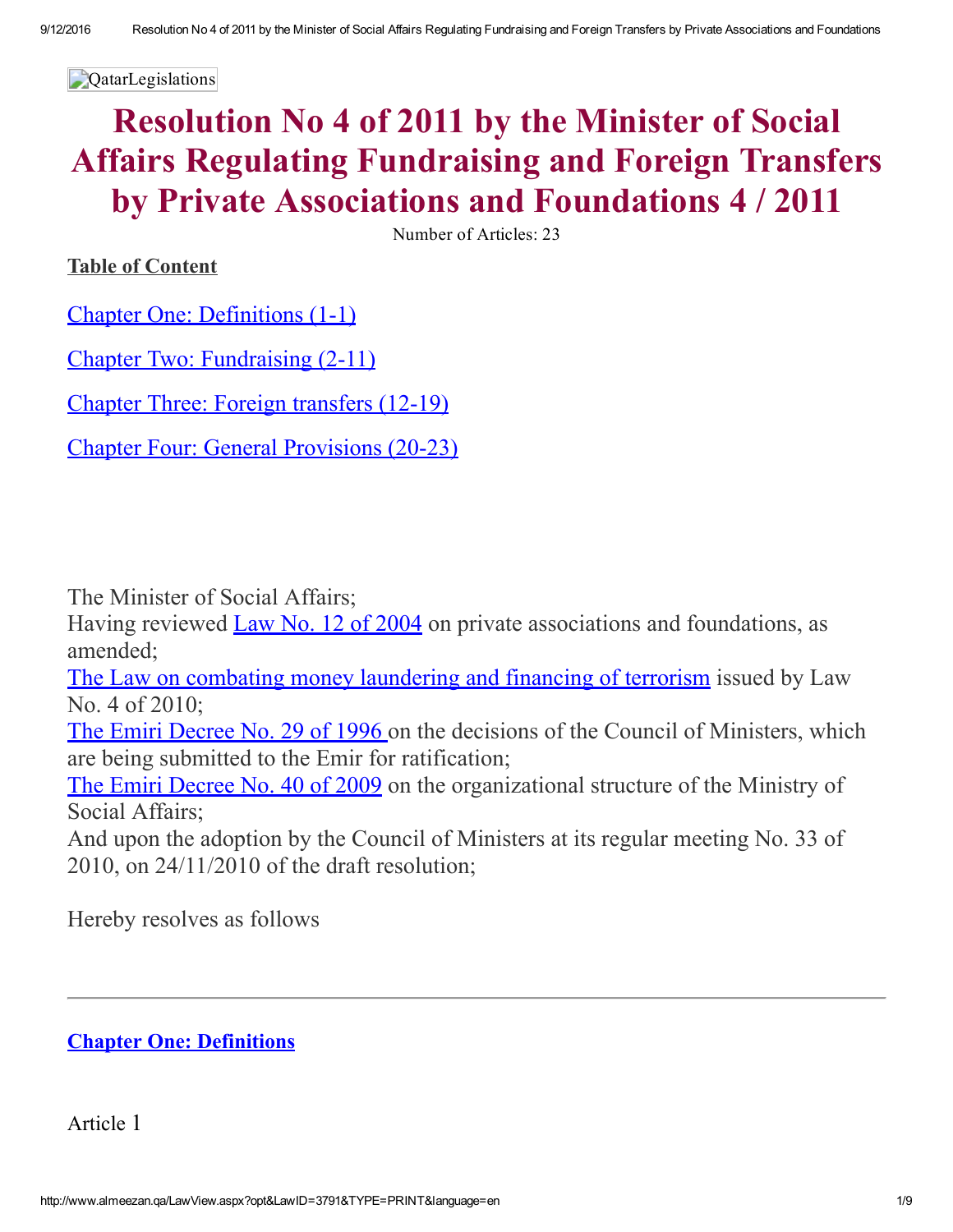In implementing the provisions of this Resolution, the following words and expressions shall have the meanings assigned thereto, unless the context requires otherwise:

"Department" means the Department of Private Societies and Institutions.

"associations and foundations" means any private association and foundation registered and declared in accordance with the provisions of  $\text{Law No. } 12$  of  $2004$  and permitted to collect donations as provided herein.

"Permit" means a written approval issued by the Minister of Social Affairs to any one of the private associations and foundations to collect donations and financial transfers.

"Donations" means the collecting of monetary or in-kind funds by a society or institution, without consideration, to be expended for charity and public utility purposes or to provide humanitarian services.

"Transfers" means banking processes related to the movement of donated funds within the state.

"Foreign transfers" means banking processes related to the movement of donated funds from and out of the state.

"Beneficiaries" means any legal entity approved to receive permitted donations or transfers for charity purposes.

# <span id="page-1-0"></span>Chapter Two: Fundraising

Article 2

Associations and foundations may not engage in collecting donations without first obtaining a permit as provided in the aforesaid  $\frac{\text{Law No. 12 of 2004}}{\text{Ne}}$  $\frac{\text{Law No. 12 of 2004}}{\text{Ne}}$  $\frac{\text{Law No. 12 of 2004}}{\text{Ne}}$ . Such permit shall contain the following information:

Name of licensed associations and foundations.

- 1. Purpose of donations
- 2. Duration of permit.
- 3. Method of collection.
- 4. Specified locations for collection.
- 5. Name of authorized collectors, their respective identity numbers, positions and domiciles.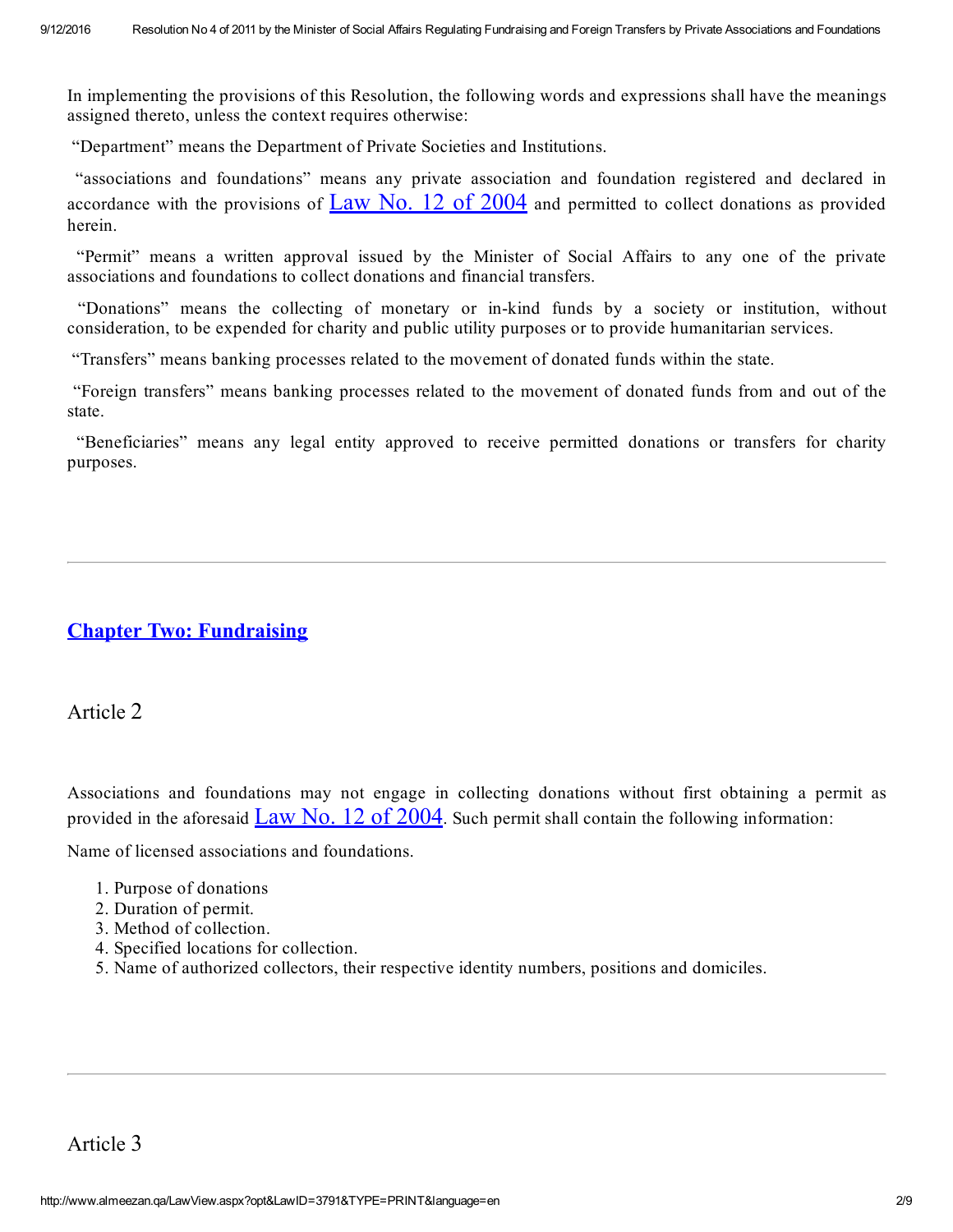The association and foundation may, if necessary, apply for an extension to the period for which the permit is granted.

## Article 4

The association and foundation shall have an active current account in its own name at one of the local banks.

# Article 5

The association and foundation requesting a permit to collect donations through bank deposit, transfer or checks shall present its request to the department for consideration. Moreover, foreign transfers shall not be deposited into the account of the association and foundation but shall be held by the bank pending approval of the permit request by the department.

# Article 6

The association and foundation shall keep donations in boxes at specified locations in accordance with the permit, provided that the box shall be tightly locked glass with one small opening to allow for the insertion of donated coins.

Each box shall clearly indicate its serial number, the name of the society or institution, and the stamp of the department reflecting the period for which the permit has been granted. The lable containing the information shall be conspicuously displayed.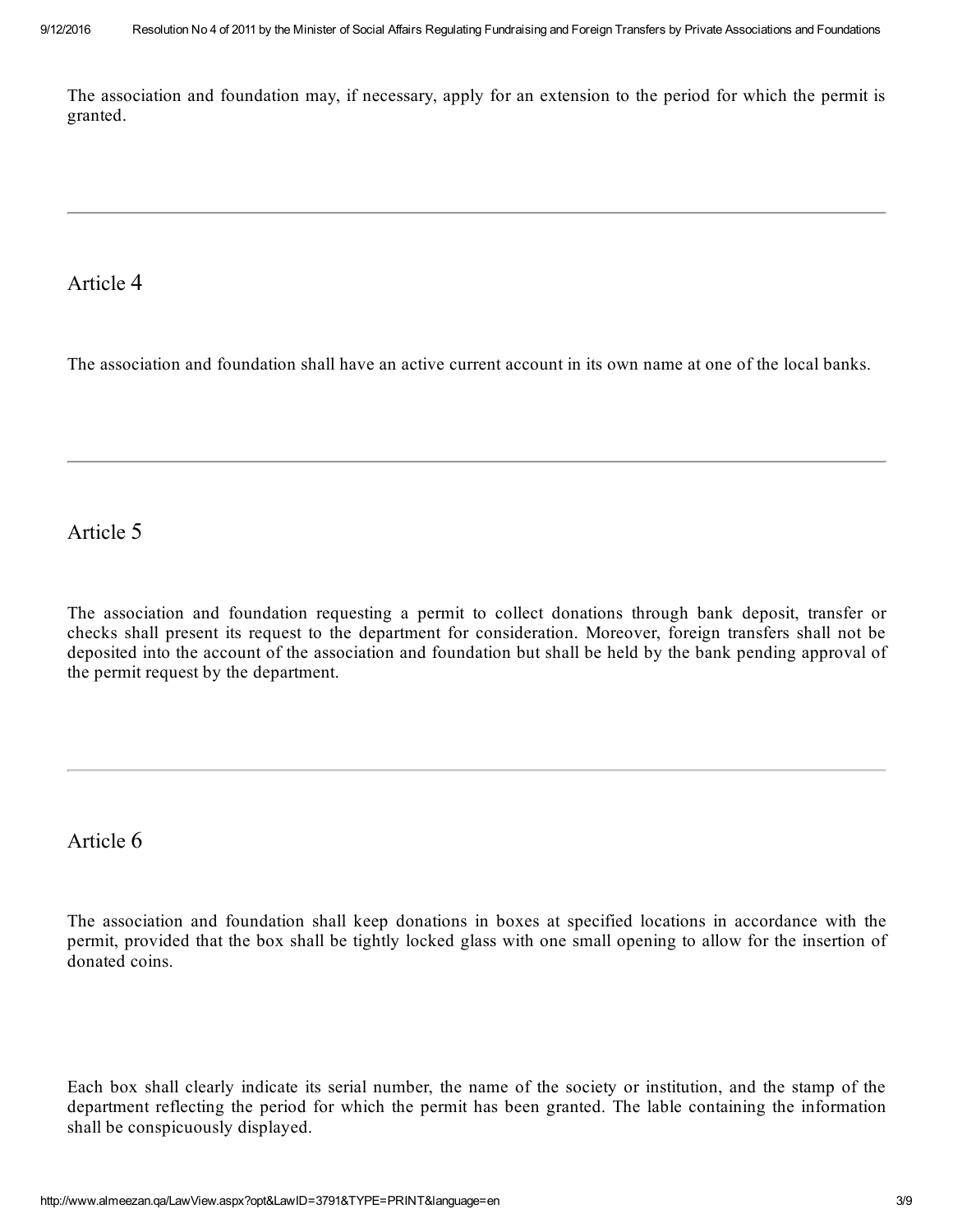#### Article 7

A committee comprising at least three members, including the cashier, shall be constituted for each society or institution. Such committee shall, after receiving approval from the department, undertake the opening of boxes at the premises of the association and foundation upon notification to the department of the date and hour thereof.

The committee shall submit a report to the department on the amount of donations contained in each box and shall deposit such amount in the respective account of the association and foundation against an official receipt, provided that such deposit shall occur not later than one day following the opening of the boxes.

Article 8

The association and foundation shall, immediately upon expiration of the permit, submit to the department a detailed report approved by an accredited accountant indicating the amount and details of donations, along with the method and aspects of disposal thereof. Supporting documents shall be enclosed with such report.

Article 9

The association and foundation shall not utilize such funds for any purpose other than that permitted by the department.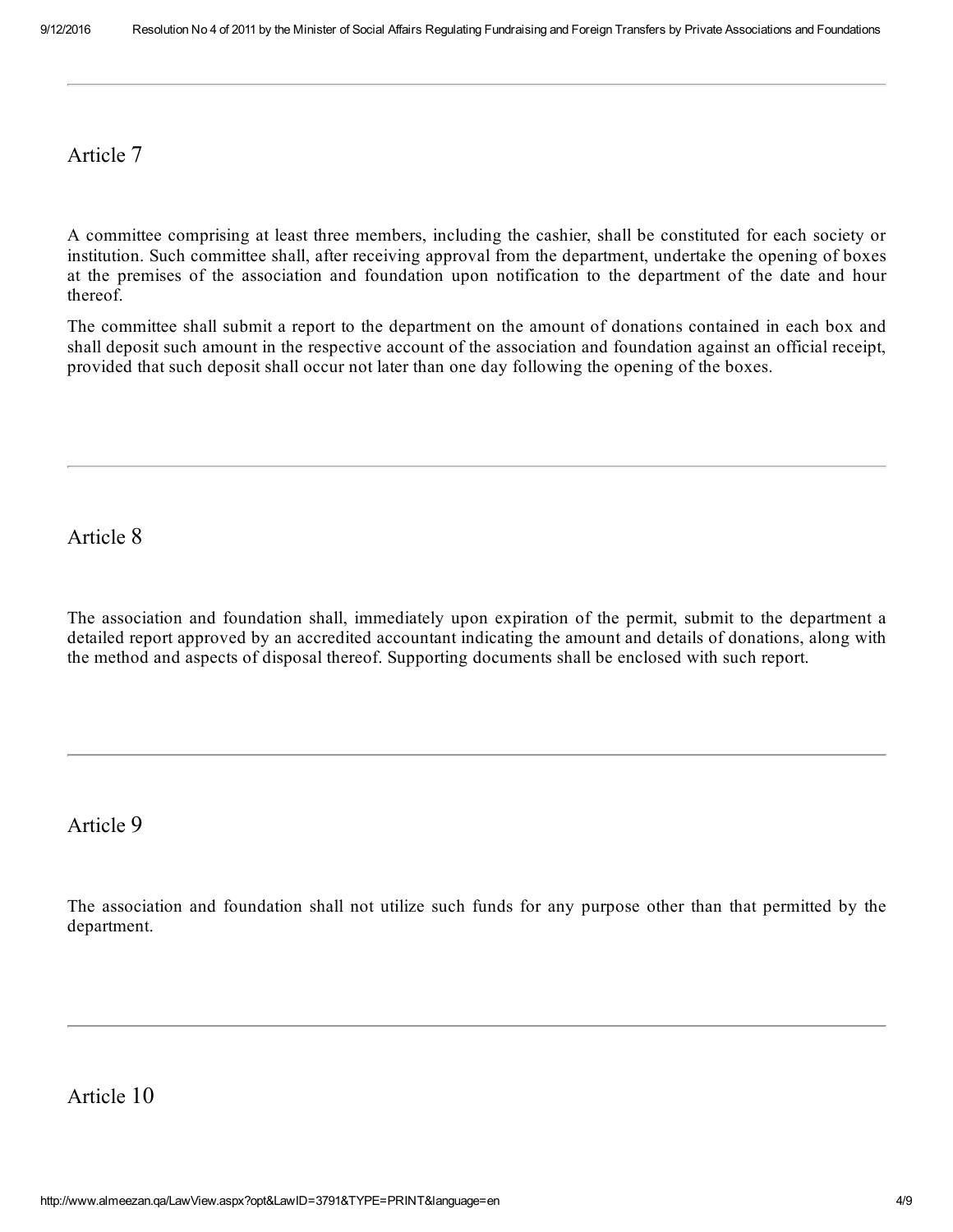9/12/2016 Resolution No 4 of 2011 by the Minister of Social Affairs Regulating Fundraising and Foreign Transfers by Private Associations and Foundations

The association and foundation shall furnish the department with regular quarterly statements of all foreign donations received during the period.

# Article 11

Each association and foundation shall hold records and documents for registering all internal or external procedures and shall maintain such records and documents for a period of at least five years, mutatis mutandis, from the date on which such records cease to be used or the date on which their account is closed.

Such associations and foundations shall regularly update the information contained in such records and documents and shall make them available to the Department or other competent authorities in accordance with the provisions of the aforesaid Law No. 4 of  $2010$ , as well as to judicial authorities or investigators, if requested.

# <span id="page-4-0"></span>Chapter Three: Foreign transfers

Article 12

The association and foundation may not conduct any foreign transfer for any purpose without first obtaining a permit.

# Article 13

The management of the project to be financed shall apply to the association and foundation for assistance in covering the costs of the project. Such application shall specify the purpose and execution schedule of the project and shall be signed by the authorized manager.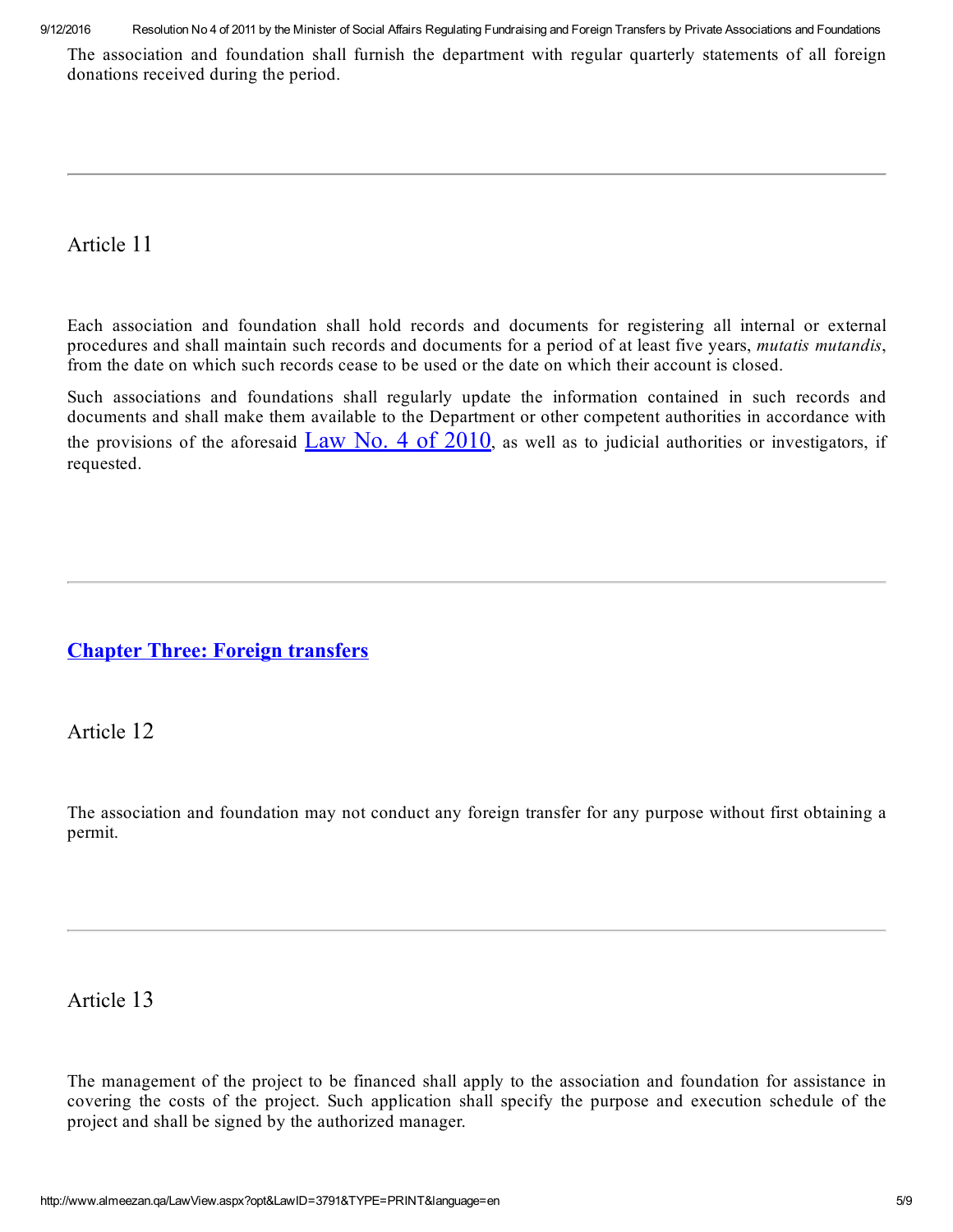# Article 14

A permit for foreign transfers shall be granted under the following conditions:

- 1. The application shall be submitted by a association and foundation engaged in charitable and public utility causes.
- 2. The purpose of the transfer shall be to finance a project for the beneficiary party engaged in charitable or public utility causes or providing humanitarian services, provided that actual need is established.
- 3. The application shall specify the amount required to be transferred, the name of the beneficiary, and the expected phases of execution. Supporting documents, properly attested by the Qatari embassy or any substitute in the country of the beneficiary, shall be enclosed with the application.
- 4. The association and foundation shall submit the approval of the competent Qatari authorities for financing such project.
- 5. The association and foundation shall conduct regular field visits to the project in order to ensure its existence and to control and monitor the execution phases and development thereof. The association and foundation shall provide the department with a report on the findings of such visits.

# Article 15

The beneficiary shall:

- 1. Be a legal entity operating within the laws of the state wherein the project is being executed.
- 2. Be engaged in charitable and public utility causes for the purpose of executing the project.
- 3. Operate a bank account in the country hosting such project.

### Article 16

Approval of an application for a foreign transfer permit shall be issued upon satisfaction of the conditions provided herein. The application shall indicate the name of the society or institution, the amount to be transferred, the beneficiary, and the bank account into which the funds for the project are to be transferred.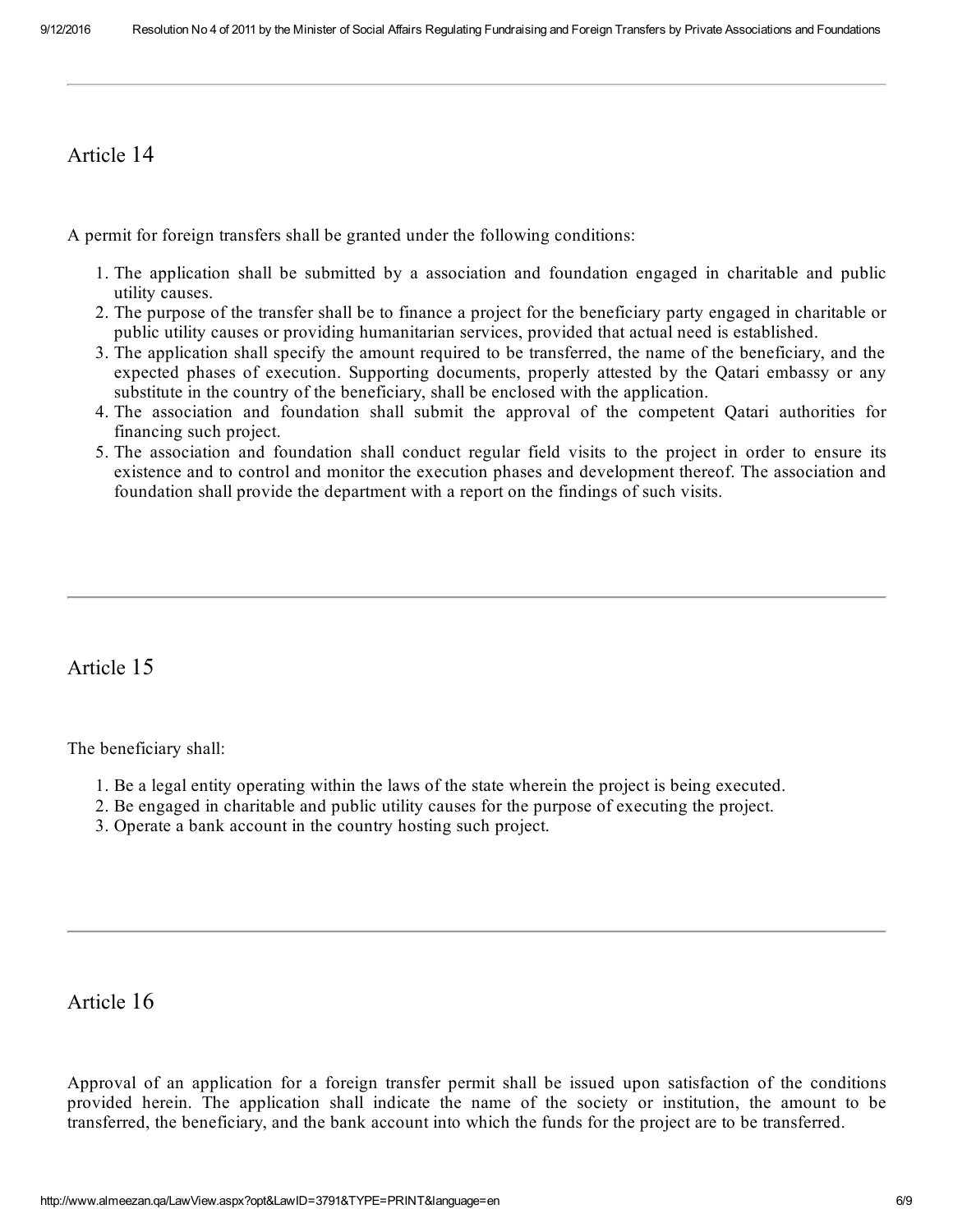#### Article 17

The association and foundation shall make the foreign transfers within two weeks from the date of obtaining the permit; otherwise the permit shall be null and void.

Article 18

The association and foundation shall submit to the department regular quarterly statements on all foreign transfers conducted within the period, provided that such report shall indicate the completion stages of financed projects.

Article 19

The association and foundation shall inform the Department, without notice to any individual or entity, of any donations and financial transactions suspected of comprising money laundering or the financing of terrorism in violation of the aforesaid  $\frac{Law No. 4 of 2010}$  $\frac{Law No. 4 of 2010}$  $\frac{Law No. 4 of 2010}$ . The association and foundation shall establish and maintain systems capable of providing data related to the identification and legal status of customers and actual beneficiaries.

### <span id="page-6-0"></span>Chapter Four: General Provisions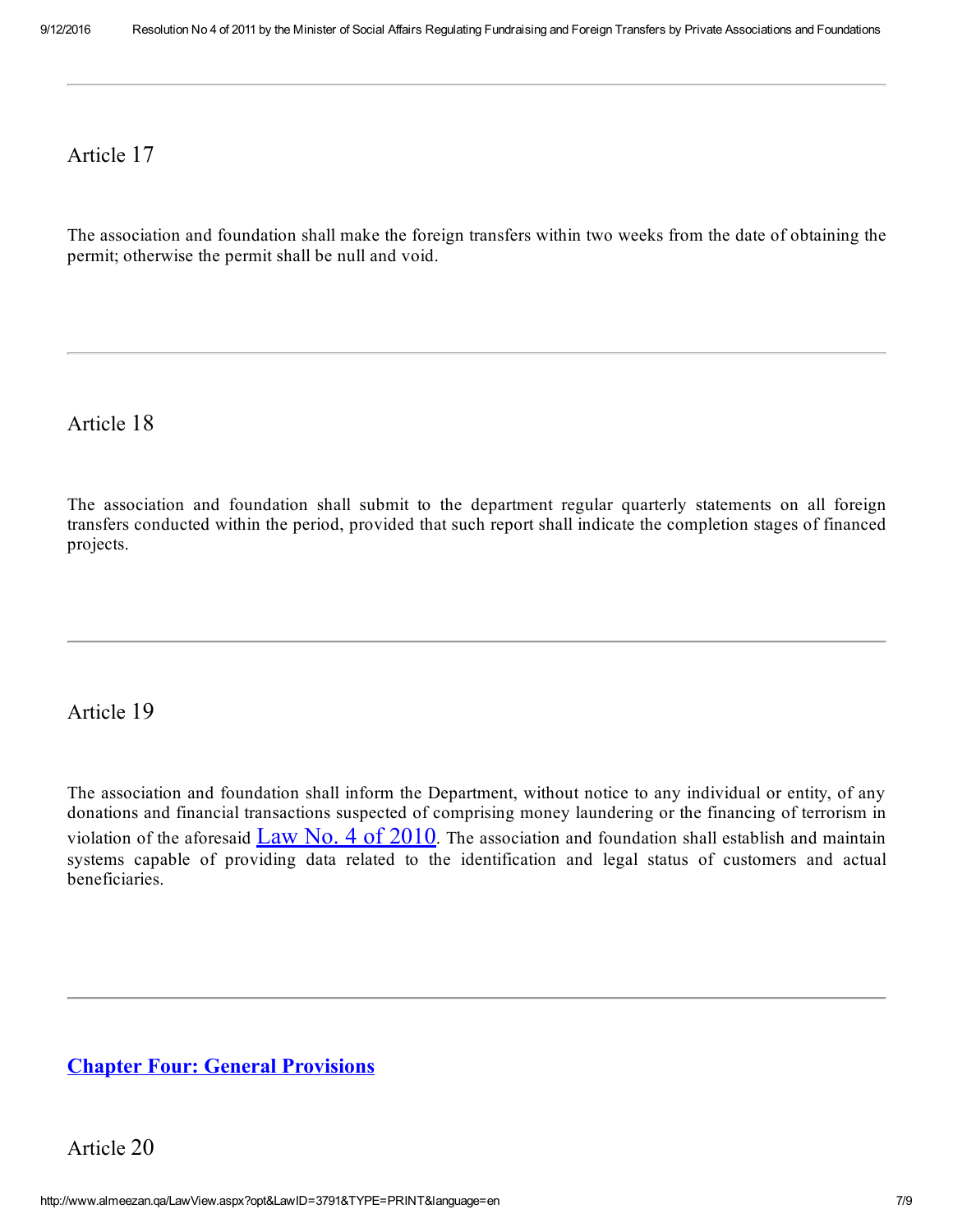Without prejudice to the provisions of any legally designated liability, the permit shall be deemed rescinded where the association and foundation violates any of provisions herein. The minister may cancel such permit based on the requirements of the public interest.

Article 21

The department shall establish the forms provided herein.

Article 22

All provisions violating the provisions herein shall hereby be rescinded.

Article 23

All competent authorities, each in their respective jurisdiction, shall enforce this resolution from the date of its publication in the Official Gazette.

> Minister of Social Affairs Nasser ben Abdallah Al Hamidi